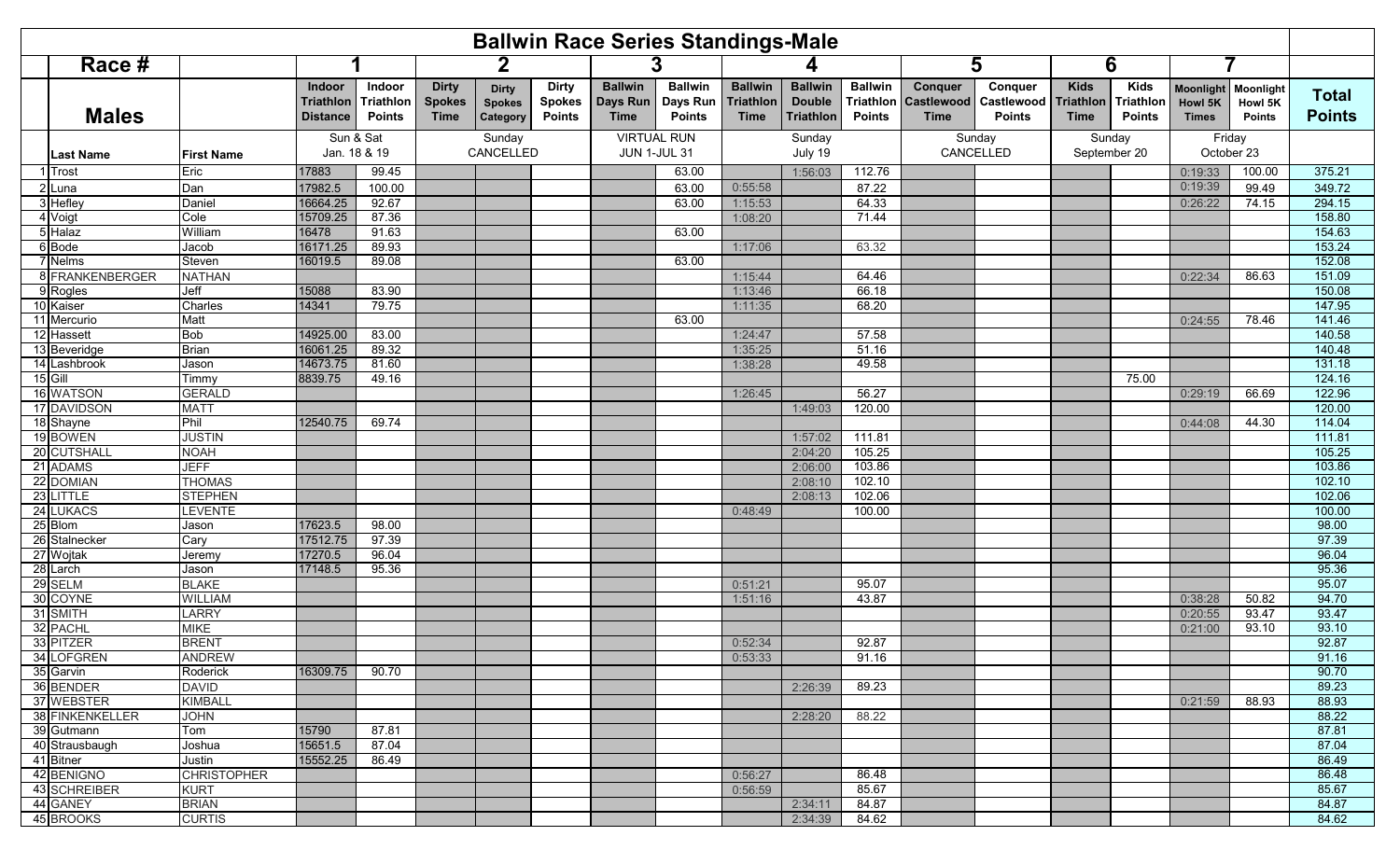| 46 HOLT      | <b>KEVIN</b>    |          |       |  |  |         | 2:35:21 | 84.24 |  |       |         |       | 84.24 |
|--------------|-----------------|----------|-------|--|--|---------|---------|-------|--|-------|---------|-------|-------|
| 47 Kulik     | Ty              | 14831.5  | 82.48 |  |  |         |         |       |  |       |         |       | 82.48 |
| 48 PASTAR    | <b>MARIN</b>    |          |       |  |  | 0:59:19 |         | 82.30 |  |       |         |       | 82.30 |
| 49 Henderson | David           | 14612.00 | 81.26 |  |  |         |         |       |  |       |         |       | 81.26 |
| 50 TUEL      | <b>GREGORY</b>  |          |       |  |  |         | 2:42:45 | 80.41 |  |       |         |       | 80.41 |
| 51 RANDALL   | <b>JUSTIN</b>   |          |       |  |  |         |         |       |  |       | 0:24:23 | 80.18 | 80.18 |
| 52 BENIGNO   | <b>BRENDAN</b>  |          |       |  |  | 1:01:08 |         | 79.85 |  |       |         |       | 79.85 |
| 53 PURSCHKE  | <b>NICHOLAS</b> |          |       |  |  | 1:01:58 |         | 78.78 |  |       |         |       | 78.78 |
| 54 ELDER     | <b>BLAKE</b>    |          |       |  |  | 1:02:09 |         | 78.55 |  |       |         |       | 78.55 |
| 55 WEEMS     | <b>JONATHAN</b> |          |       |  |  |         | 2:46:55 | 78.40 |  |       |         |       | 78.40 |
| 56 Triplett  | Ryan            | 14038.25 | 78.07 |  |  |         |         |       |  |       |         |       | 78.07 |
| 57 CLOWER    | <b>GENE</b>     |          |       |  |  |         | 2:47:43 | 78.02 |  |       |         |       | 78.02 |
| 58 CAGLE     | <b>TYLER</b>    |          |       |  |  | 1:02:51 |         | 77.67 |  |       |         |       | 77.67 |
| 59 GONZALEZ  | <b>PETER</b>    |          |       |  |  |         | 2:49:12 | 77.34 |  |       |         |       | 77.34 |
| 60 RYBAK     | <b>ELLIOT</b>   |          |       |  |  |         |         |       |  |       | 0:25:21 | 77.12 | 77.12 |
| 61 HUOT      | <b>JEFF</b>     |          |       |  |  | 1:03:21 |         | 77.06 |  |       |         |       | 77.06 |
| 62 Gannon    | Weston          | 13818.25 | 76.84 |  |  |         |         |       |  |       |         |       | 76.84 |
| 63 JOHNSON   | <b>STEVEN</b>   |          |       |  |  |         |         |       |  |       | 0:25:34 | 76.47 | 76.47 |
| 64 DUFFY     | <b>MICHAEL</b>  |          |       |  |  | 1:04:04 |         | 76.20 |  |       |         |       | 76.20 |
| 65 LARDINOIS | EVAN-KYLE       |          |       |  |  | 1:04:31 |         | 75.67 |  |       |         |       | 75.67 |
| 66 JONES     | <b>MICHAEL</b>  |          |       |  |  | 1:05:05 |         | 75.01 |  |       |         |       | 75.01 |
| 67 Adams     | Luis            |          |       |  |  |         |         |       |  | 75.00 |         |       | 75.00 |
| 68 Blom      | Ryan            |          |       |  |  |         |         |       |  | 75.00 |         |       | 75.00 |
| 69 Froehlich | Landon          |          |       |  |  |         |         |       |  | 75.00 |         |       | 75.00 |
| 70 Miller    | Reid            |          |       |  |  |         |         |       |  | 75.00 |         |       | 75.00 |
| 71 Paul      | <b>Brandon</b>  |          |       |  |  |         |         |       |  | 75.00 |         |       | 75.00 |
| 72 Pendleton | Harold          |          |       |  |  |         |         |       |  | 75.00 |         |       | 75.00 |
| 73 Pendleton | Walter          |          |       |  |  |         |         |       |  | 75.00 |         |       | 75.00 |
| 74 Voigt     | Caleb           |          |       |  |  |         |         |       |  | 75.00 |         |       | 75.00 |
| 75 Voigt     | Jonah           |          |       |  |  |         |         |       |  | 75.00 |         |       | 75.00 |
| 76 SELM      | <b>TOM</b>      |          |       |  |  | 1:05:42 |         | 74.30 |  |       |         |       | 74.30 |
| 77 KELLY     | <b>MIKE</b>     |          |       |  |  | 1:06:00 |         | 73.96 |  |       |         |       | 73.96 |
| 78 BEAN      | <b>BOBBY</b>    |          |       |  |  |         |         |       |  |       | 0:26:27 | 73.91 | 73.91 |
| 79 MATZIG    | <b>STEVEN</b>   |          |       |  |  | 1:06:06 |         | 73.85 |  |       |         |       | 73.85 |
| 80 MORT      | <b>TERRY</b>    |          |       |  |  |         |         |       |  |       | 0:26:34 | 73.59 | 73.59 |
| 81 STROBACH  | <b>JEFF</b>     |          |       |  |  | 1:06:30 |         | 73.41 |  |       |         |       | 73.41 |
| 82 RUCKMAN   | <b>TRENT</b>    |          |       |  |  |         |         |       |  |       | 0:26:44 | 73.13 | 73.13 |
| 83 Schowe    | <b>Brent</b>    | 13000    | 72.29 |  |  |         |         |       |  |       |         |       | 72.29 |
| 84 LUTKER    | <b>THOMAS</b>   |          |       |  |  | 1:07:37 |         | 72.20 |  |       |         |       | 72.20 |
| 85 FARRAR    | <b>TERRY</b>    |          |       |  |  | 1:08:00 |         | 71.79 |  |       |         |       | 71.79 |
| 86 DUCHEK    | <b>MICHAEL</b>  |          |       |  |  | 1:08:07 |         | 71.67 |  |       |         |       | 71.67 |
| 87 RAFFERTY  | <b>STEPHEN</b>  |          |       |  |  | 1:08:19 |         | 71.46 |  |       |         |       | 71.46 |
| 88 ROLEY     | <b>DOUGLAS</b>  |          |       |  |  | 1:08:45 |         | 71.01 |  |       |         |       | 71.01 |
| 89 SESTRICH  | <b>AARON</b>    |          |       |  |  | 1:09:08 |         | 70.61 |  |       |         |       | 70.61 |
| 90 ANDREW    | <b>ERIK</b>     |          |       |  |  |         | 3:05:22 | 70.60 |  |       |         |       | 70.60 |
| 91 MAGLIONE  | <b>MITCHEL</b>  |          |       |  |  | 1:09:25 |         | 70.32 |  |       |         |       | 70.32 |
| 92 BERRONG   | <b>ERIC</b>     |          |       |  |  | 1:10:33 |         | 69.19 |  |       |         |       | 69.19 |
| 93 Theissen  | Wes             | 12439.25 | 69.17 |  |  |         |         |       |  |       |         |       | 69.17 |
| 94 HARRIS    | <b>BRANDON</b>  |          |       |  |  | 1:10:47 |         | 68.97 |  |       |         |       | 68.97 |
| 95 BOWDERN   | <b>TIMOTHY</b>  |          |       |  |  |         |         |       |  |       | 0:28:22 | 68.92 | 68.92 |
| 96 OSHEA     | <b>ERIC</b>     |          |       |  |  | 1:11:09 |         | 68.61 |  |       |         |       | 68.61 |
| 97 WYATT     | <b>MIKE</b>     |          |       |  |  | 1:11:58 |         | 67.83 |  |       |         |       | 67.83 |
| 98 LOSSMAN   | <b>STEVEN</b>   |          |       |  |  |         |         |       |  |       | 0:28:51 | 67.76 | 67.76 |
| 99 TOENNIES  | <b>CHUCK</b>    |          |       |  |  | 1:12:07 |         | 67.69 |  |       |         |       | 67.69 |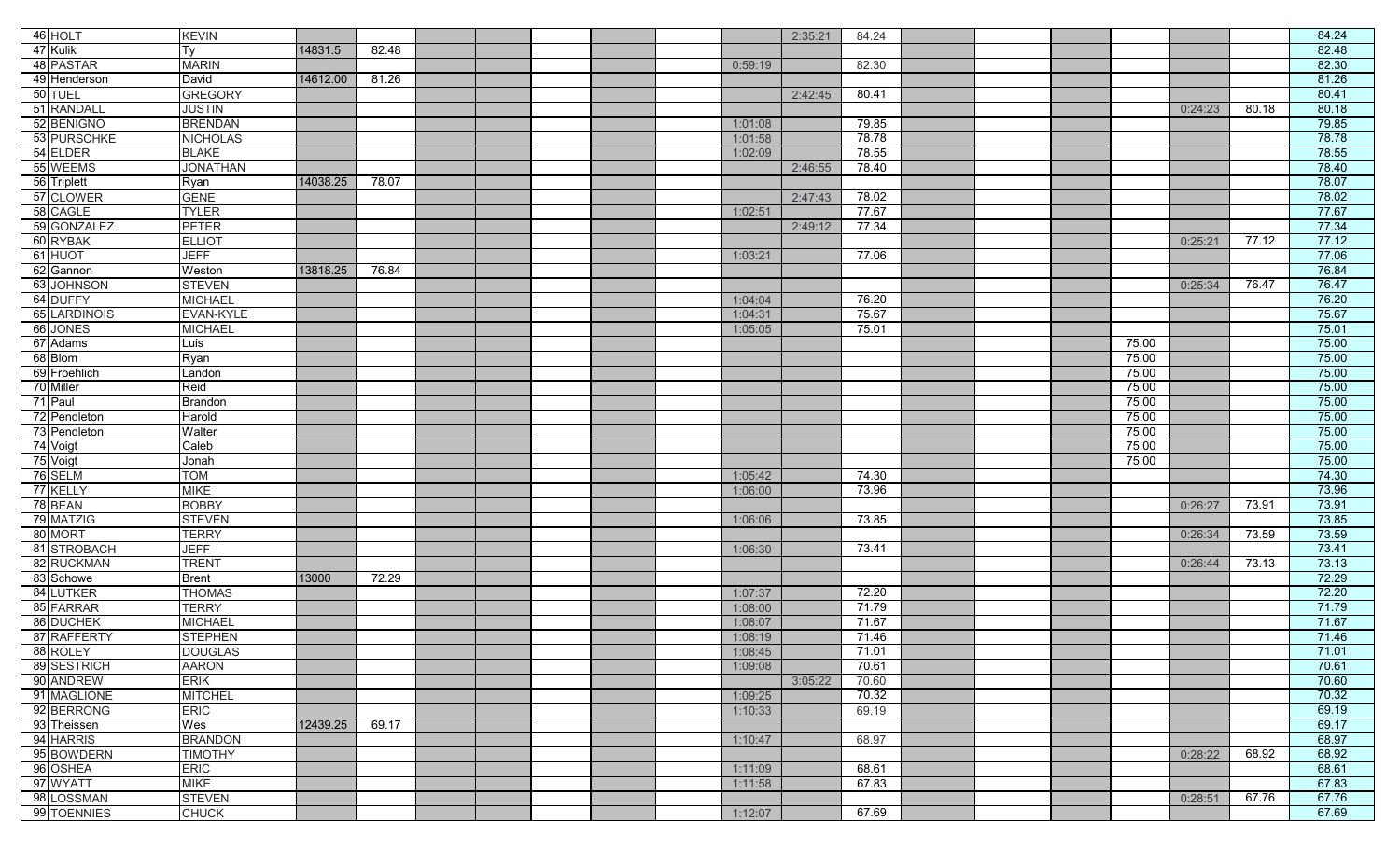|                 | 100 RAULS                          | <b>JOSEPH</b>                   |       |       |  |  |                | 1:12:12            |         | 67.61 |  |  |         |       | 67.61          |
|-----------------|------------------------------------|---------------------------------|-------|-------|--|--|----------------|--------------------|---------|-------|--|--|---------|-------|----------------|
|                 | 101 OBERLE                         | <b>JEFF</b>                     |       |       |  |  |                | 1:12:38            |         | 67.21 |  |  |         |       | 67.21          |
|                 | 102 RODRIGUEZ                      | <b>ISAAC</b>                    |       |       |  |  |                | 1:12:46            |         | 67.09 |  |  |         |       | 67.09          |
|                 | 103 ROLWING                        | <b>THOMAS</b>                   |       |       |  |  |                |                    |         |       |  |  | 0:29:20 | 66.65 | 66.65          |
|                 |                                    |                                 |       |       |  |  |                |                    |         |       |  |  |         |       | 66.52          |
|                 | 104 CHAFFIN                        | <b>SHANE</b>                    |       |       |  |  |                | 1:13:23            |         | 66.52 |  |  |         |       |                |
|                 | 105 FETICK                         | <b>JEFFREY</b>                  |       |       |  |  |                | 1:13:34            |         | 66.36 |  |  |         |       | 66.36          |
|                 | 106 JAMES                          | <b>JOHN</b>                     |       |       |  |  |                | 1:13:44            |         | 66.21 |  |  |         |       | 66.21          |
|                 | 107 GELDMEIER                      | <b>MARK</b>                     |       |       |  |  |                | 1:13:56            |         | 66.03 |  |  |         |       | 66.03          |
|                 | 108 STEVENSON                      | <b>TY</b>                       |       |       |  |  |                |                    |         |       |  |  | 0:29:40 | 65.90 | 65.90          |
|                 | 109 VOUDRIE                        | <b>GREG</b>                     |       |       |  |  |                |                    | 3:19:29 | 65.60 |  |  |         |       | 65.60          |
|                 | 110 JIMENEZ                        | <b>MICHAEL</b>                  |       |       |  |  |                | 1:14:46            |         | 65.29 |  |  |         |       | 65.29          |
|                 | 111 ASHLOCK                        | <b>SAM</b>                      |       |       |  |  |                |                    |         |       |  |  | 0:30:03 | 65.06 | 65.06          |
|                 | 112 STEVENSON                      | <b>DAN</b>                      |       |       |  |  |                | 1:15:17            |         | 64.84 |  |  |         |       | 64.84          |
|                 | 113 FETICK                         | <b>KYLE</b>                     |       |       |  |  |                | 1:15:45            |         | 64.44 |  |  |         |       | 64.44          |
|                 | 114 BOLAND                         | JIM                             |       |       |  |  |                | 1:15:59            |         | 64.25 |  |  |         |       | 64.25          |
|                 | 115 DAWSON                         | <b>LEVI</b>                     |       |       |  |  |                |                    |         |       |  |  | 0:30:26 | 64.24 | 64.24          |
|                 | 116 GENRY                          | <b>COLBY</b>                    |       |       |  |  |                |                    |         |       |  |  | 0:30:26 | 64.24 | 64.24          |
|                 | 117 BAUSCH                         | <b>TYLER</b>                    |       |       |  |  |                |                    | 3:24:23 | 64.03 |  |  |         |       | 64.03          |
|                 | 118 WINKELMANN                     | <b>BRANDON</b>                  |       |       |  |  |                | 1:16:18            |         | 63.98 |  |  |         |       | 63.98          |
|                 | 119 KYASARAM                       | <b>RAVI</b>                     |       |       |  |  |                |                    |         |       |  |  | 0:30:34 | 63.96 | 63.96          |
|                 | 120 VALERIUS                       | <b>JOSH</b>                     |       |       |  |  |                | 1:16:33            |         | 63.77 |  |  |         |       | 63.77          |
|                 | 121 RANSOM                         | <b>RICHARD</b>                  |       |       |  |  |                |                    |         |       |  |  | 0:30:43 | 63.65 | 63.65          |
|                 | 122 WAGNER                         | <b>KEN</b>                      |       |       |  |  |                | 1:17:03            |         | 63.36 |  |  |         |       | 63.36          |
|                 | 123 PIANETTA                       | <b>CARLOS</b>                   |       |       |  |  |                | 1:17:09            |         | 63.28 |  |  |         |       | 63.28          |
|                 | 124 MATECKI                        | <b>ED</b>                       |       |       |  |  |                | 1:17:13            |         | 63.22 |  |  |         |       | 63.22          |
|                 | 125 Barker                         | <b>Rick</b>                     |       |       |  |  | 63.00          |                    |         |       |  |  |         |       | 63.00          |
|                 | 126 Howe                           | Nathan                          |       |       |  |  | 63.00          |                    |         |       |  |  |         |       | 63.00          |
|                 |                                    |                                 |       |       |  |  |                |                    |         |       |  |  |         |       | 63.00          |
|                 | 127 Mircsov<br>128 O'Bryant        | Eric<br>Cory                    |       |       |  |  | 63.00<br>63.00 |                    |         |       |  |  |         |       | 63.00          |
|                 |                                    |                                 |       |       |  |  |                |                    |         |       |  |  |         |       |                |
|                 |                                    |                                 |       |       |  |  |                |                    |         |       |  |  |         |       |                |
|                 | 129 Velten                         | Kenneth                         |       |       |  |  | 63.00          |                    |         |       |  |  |         |       | 63.00          |
|                 | 130 ZWEIFEL                        | KEN                             |       |       |  |  |                | 1:17:52            |         | 62.69 |  |  |         |       | 62.69          |
|                 | 131 SIEBERT                        | <b>BRIAN</b>                    |       |       |  |  |                | 1:18:23            |         | 62.28 |  |  |         |       | 62.28          |
|                 | 132 DUCHEK                         | <b>ADAM</b>                     |       |       |  |  |                | 1:19:03            |         | 61.75 |  |  |         |       | 61.75          |
|                 | 133 MORROW                         | <b>CHRISTIAN</b>                |       |       |  |  |                | 1:19:25            |         | 61.47 |  |  |         |       | 61.47          |
|                 | 134 VEGA                           | <b>WES</b>                      |       |       |  |  |                | 1:19:26            |         | 61.46 |  |  |         |       | 61.46          |
|                 | 135 MONCHESKI                      | <b>JIMMY</b>                    |       |       |  |  |                | 1:20:00            |         | 61.02 |  |  |         |       | 61.02          |
|                 | 136 Evans                          | Roy                             | 10951 | 60.90 |  |  |                |                    |         |       |  |  |         |       | 60.90          |
|                 | 137 MAGLIONE                       | <b>MICHAEL</b>                  |       |       |  |  |                | 1:20:39            |         | 60.53 |  |  |         |       | 60.53          |
|                 | 138 HENNESSY                       | <b>JERRY</b>                    |       |       |  |  |                | 1:20:51            |         | 60.38 |  |  |         |       | 60.38          |
|                 | 139 TRIPLETT                       | <b>RYAN</b>                     |       |       |  |  |                |                    |         |       |  |  | 0:32:23 | 60.37 | 60.37          |
|                 | 140 DOWDY                          | <b>GEORGE</b>                   |       |       |  |  |                | 1:21:09            |         | 60.16 |  |  |         |       | 60.16          |
|                 |                                    | CALEB                           |       |       |  |  |                | 1:21:20            |         | 60.02 |  |  |         |       | 60.02          |
|                 |                                    |                                 |       |       |  |  |                |                    |         | 59.78 |  |  |         |       |                |
|                 |                                    | <b>JOHN</b><br><b>CHRISTIAN</b> |       |       |  |  |                | 1:21:40<br>1:24:37 |         | 57.69 |  |  |         |       | 59.78<br>57.69 |
|                 | 141 DRAKE<br>142 MEE<br>143 FRANTA | <b>PAUL</b>                     |       |       |  |  |                | 1:25:13            |         | 57.29 |  |  |         |       | 57.29          |
| <b>145 ENIX</b> | 144 WESLEY                         | <b>NATHAN</b>                   |       |       |  |  |                |                    |         |       |  |  |         | 57.28 |                |
|                 |                                    |                                 |       |       |  |  |                |                    |         |       |  |  | 0:34:08 |       | 57.28          |
|                 | 146 Norman                         | Mitchel                         |       |       |  |  |                | 1:26:23            |         | 56.51 |  |  |         |       | 56.51          |
|                 | 147 SIMON                          | <b>DAVID</b>                    |       |       |  |  |                | 1:27:45            |         | 55.63 |  |  |         |       | 55.63          |
|                 | 148 ALMSTEDT                       | <b>TIM</b>                      |       |       |  |  |                | 1:28:39            |         | 55.07 |  |  |         |       | 55.07          |
|                 | 149 UNDERHILL                      | <b>SHAUN</b>                    |       |       |  |  |                |                    |         |       |  |  | 0:35:52 | 54.51 | 54.51          |
|                 | 150 WOOD                           | <b>FLETCHER</b>                 |       |       |  |  |                | 1:29:42            |         | 54.42 |  |  |         |       | 54.42          |
|                 | 151 CLIFFORD                       | <b>DAVID</b>                    |       |       |  |  |                | 1:29:50            |         | 54.34 |  |  |         |       | 54.34          |
|                 | 152 MORRISON<br>153 Donahue        | <b>TIMOTHY</b><br>Jim           |       |       |  |  |                | 1:31:13            |         | 53.52 |  |  | 0:36:13 | 53.98 | 53.98<br>53.52 |